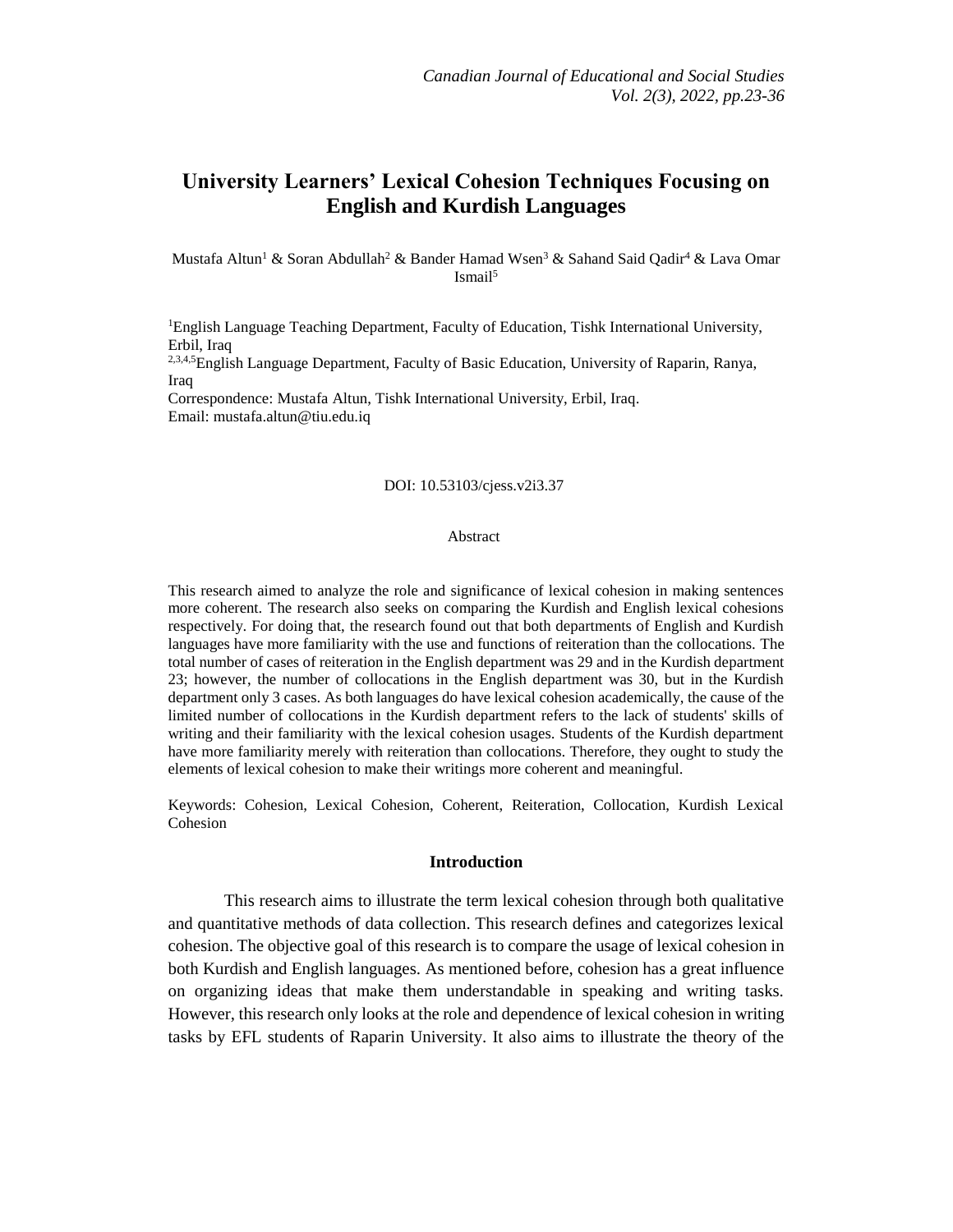concept and discourse. However, the major aim of this research is to investigate the techniques of students in using lexical cohesion. For this reason, the University of Raparin is chosen as the base of data collection.

## **Research Questions**

This research might provide an answer to multiple questions, however; the main answer of this research goes to the question of "To what extent lexical cohesion has relied on while doing writing tasks". Another considerable question that the research will answer is "To what extent do Kurdish and English languages use lexical cohesion to strengthen the meaning of their writings." Besides these questions, the research defines the elements and the roles of lexical cohesion in both languages, it also provides ratio to their usages.

#### **Research Significance**

The conduction of this research is significant because of two factors. The first factor goes for the fact that lexical cohesion is important to sequence words and ideas that construct meaningful texts for the readers. Hence, it is vital to have research on the topic, so that students and readers could have sources of the subject and learn about its role and dependency. The second factor relates to the lack of sources regarding the Kurdish language in terms of lexical cohesion. In other words, the concept seems weird to them even. This research is a tool for providing data for the ratio of dependency and usages of the lexical cohesion in the Kurdish language. More than that, the research compares the usage of lexical cohesion between Kurdish and English languages, so it gives a view to know if there are any similarities or contrasts between the two languages.

#### **Research Scope and Limitations**

The finding of this research cannot be generalized to all Kurdish speakers and texts. The reason for this relates to the fact that the base of data collection for this research is the university of Raparin in which only 30 samples were collected and analyzed, so the ratio of the participants is limited which cannot be representative of the Kurdish texts. The limitations were the lack of sources regarding the lexical cohesion in the Kurdish language, and categorizing the types of the lexical cohesion in the Kurdish language.

#### **Research Background**

One might not know the importance of cohesion in language organization, but it can simply be explained that they are the key to all meaningful sentences. To illustrate this more, let's imagine that the ideas of the author seem like the skeleton of a human, then, the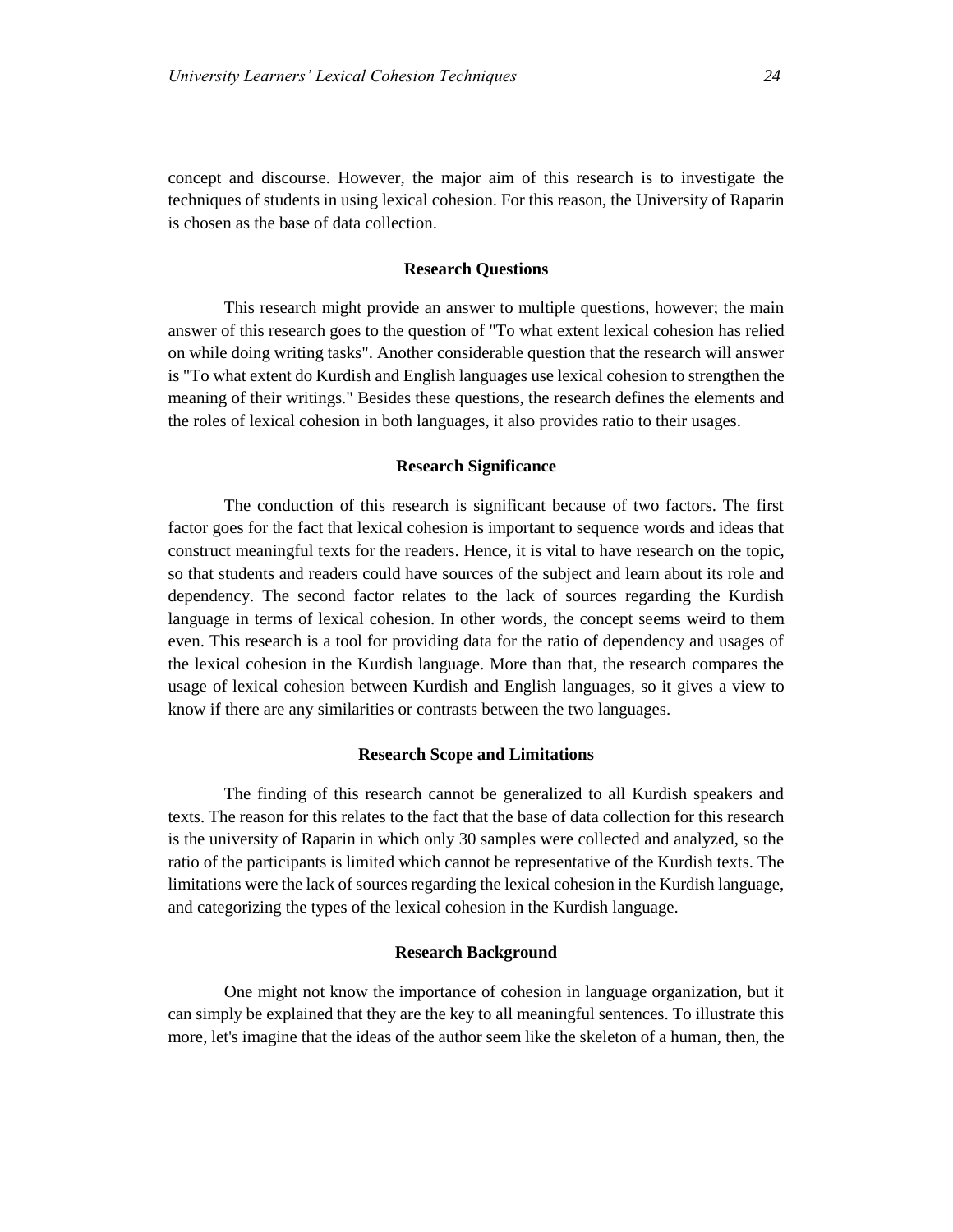lexical cohesion is the blood. Further, if the lexical cohesion seems like the blood of the skeleton of ideas, then, the grammatical cohesion is the blood vessels (Wang, 2019). With that being said, ideas, texts, and elements of grammar are all chained. Besides that, writing is a crucial skill that every student should have, yet, it seems difficult for most students (Dania, 2018). To write well, some elements are required to be followed by the writer. For example, the writer should have a clear mind to think about what to write and how to write. Moreover, after thinking, and writing the first draft with references, it is required for the writer to edit and rewrite the draft. The purpose of doing these sequences processes is to make the text cohesive by making continual and relative paragraphs to each other. There are two types of cohesive devices, lexical cohesive and grammatical cohesive, (Bahaziq, 2016). As mentioned before, both have a great impact on the meaning and structuring of the text. Through these two kinds of cohesion, the readers can get the direction of the text as simple as they can because the cohesions put relations between the paragraphs. Not only for readers, but the two types of cohesion are also an advantageous element for the writers as they organize the ideas and the themes of the text for the readers. Cohesive devices are also important in the academic writing (Chanyoo, 2018). Students mostly submit their papers to the instructors, through these academic papers, the quality of thinking and organizing the students' minds would be expected and estimated by the instructor.

#### **Literature Review**

#### **Discourse**

One of the aspects of sentence connections is discourse. Discourse is not only linked to the organization of scientific works, but also to the consumption of the whole skills in conducting an article in a particular language (Orji, 2019). To clarify this more, currently, most EFL learners do have the capability of writing sentences correctly, with correct vocabulary spells, and reasonable ideas. However, they lack the ordered structure of the writing. There is also no logic between sentences and paragraphs. All these correspond to the lack of knowledge of discourse. Students have to have pre-knowledge of the themes and background of the subject of the article that they are assigned to do so. With that step, students can comprehend the discourse through the systematic application of the knowledge of the subject in which students can organize and apply all their ideas reasonably to the context.

With that being said, discourse is the theory of interpreting the text. In other words, the text is the process of writing and combining the words and sentences, which show nothing without discourse analysis. To illustrate this, it is the discourse analysis that depicts the logical interpretation of a text to the reader and that forces the reader to think about what the text is about. Furthermore, the strength and importance of the discourse leads to the arguments and refutations of the readers to the contexts (Li, 2013). Take an example,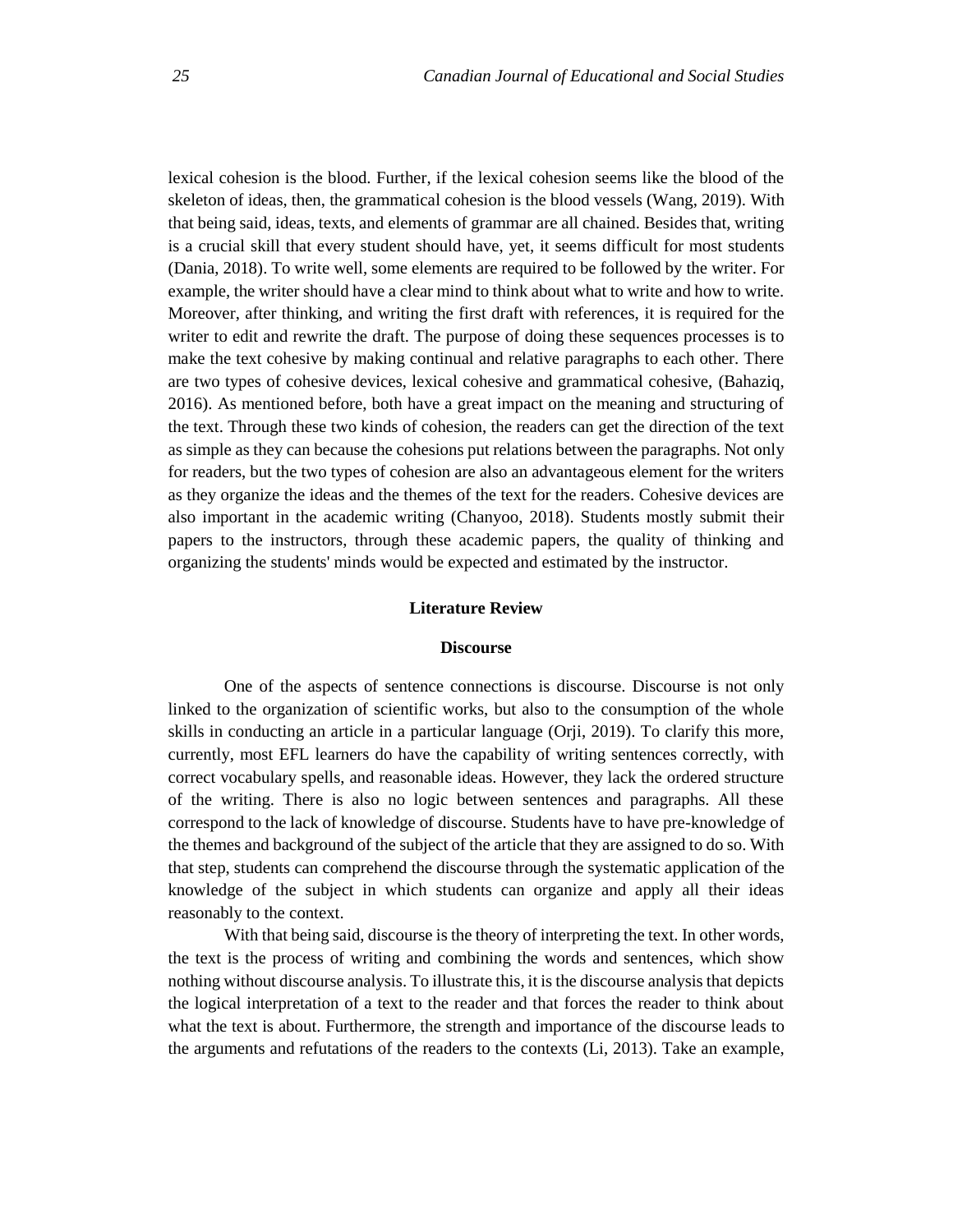when you read the text that is titled as "Consequences of Raining", from the title, you get the themes of the flood, farming, and/or even car accidents, but when you keep reading the text, you see the theme of oxidations. From that point, the discourse analysis that you as a reader have pushed you to state the refutation against either the title or the elimination of the theme because it is not the natural rain that causes oxidation but acid rain, so the title does not fit the points of it. This shows that discourse is the principle of analyzing and interpreting texts based on logical understanding.

# **Definition of Lexical Cohesion**

As defined above, lexical cohesion is the blood that moves and functions in the skeleton of the text. Grammatical elements and rules are also defined as the blood vessels. These three are the chained aspects for conducting articles with logical and academic thoughts. Lexical cohesion is the theory that focuses on the textual meanings and interpretations (Liyana, 2014). The more the text is cohesive, the more meaningful and logical the text would be. For doing that, the writer should consider the best vocabulary that fits the texts, grammatical skills should be aligned as well, and ideas should be organized and linked to each other. Lexical cohesion has two types, such as reiteration and collocations. Simply, reiteration is the repetition of the words or lexical elements, and the collocation occurs when the used word has association and linkage to the other words in the preceding sentences or lines. The two types would be illustrated in the next sections in detail.

#### **Theory of Cohesion**

There are strong relations between the theory of cohesion and the text. Thus, their separation is quite impossible to be done. The text is the unified form that is expressed either verbally or through writing (Treuer, 2013). When the text is not unified, then it is counted as "non-text", which means the texture depends on the cohesive relations amongst linguistic elements. Cohesion belongs to the relationships of meaning that exist in the text and elements that define the written pieces as a text (Wang, 2019). Hence, the occurrence of cohesion refers to the reliance of discourse elements' interpretation on another. For example, "To boil eggs, you should first put them into the pot and fill it with cold water". In this statement, the reader can understand that "them" in the second part of the sentence is referring to the "eggs" in the first part of the sentence. Plus, the reader can also realize that the pronoun "it" belongs to the "pot" in which both are mentioned in the second part of the sentence. This is how some elements of discourse depend on the other that combined the sentences with meaningful words and the sentences become a text. To clearly distinguish between text and non-text, see the example below.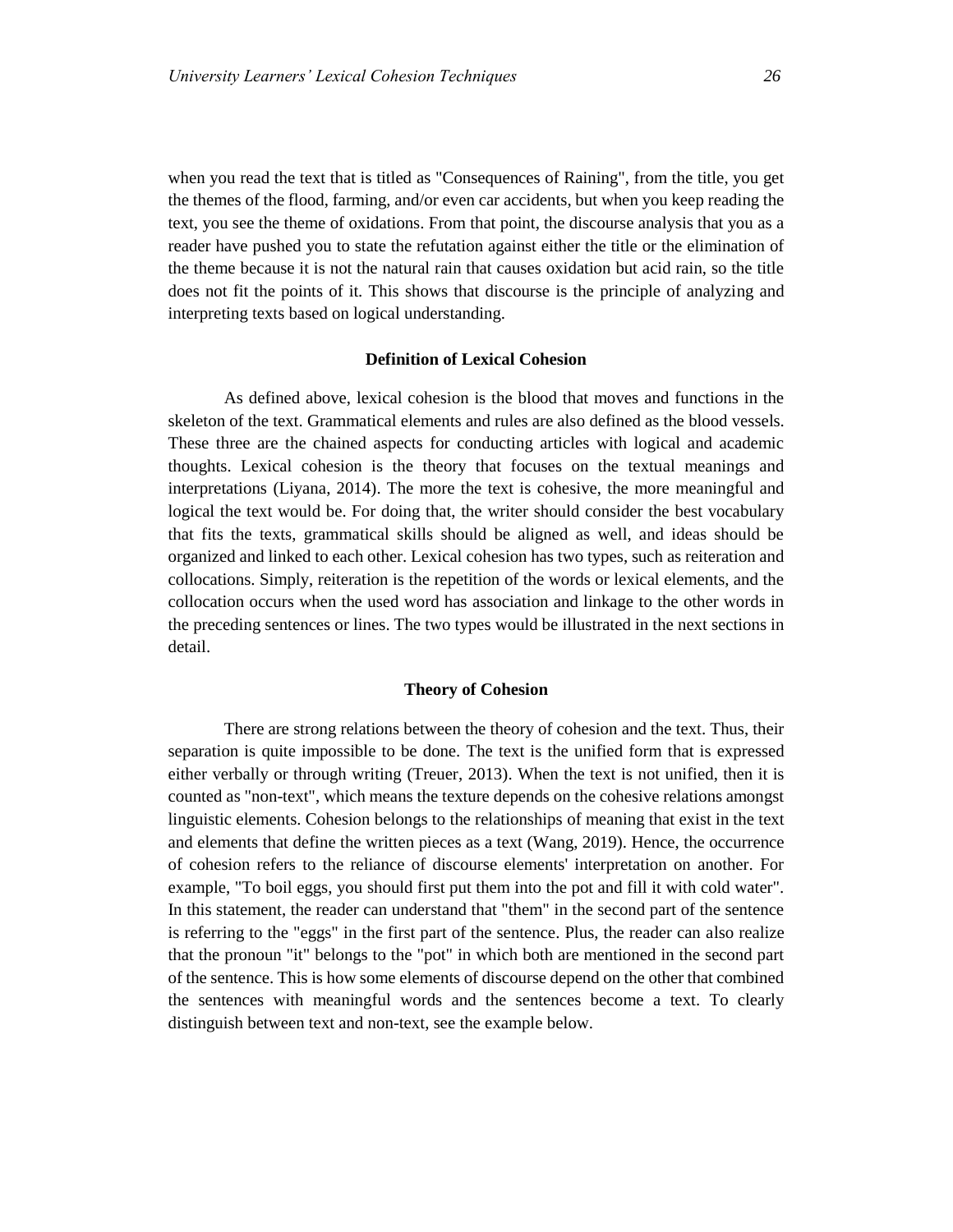- If you want to ask for a Pizza, just call ABCD pizza shop. They will deliver it to you soon.
- The car was red. The child cried. I play football.

The first example is counted as a text because there is cohesion between the sentences and words. They all are designed to give one idea which is asking for a pizza. However, the second one has just sentenced not a text because there is no cohesion between them as they all share different contextual meanings and interpretations.

## **Types of Cohesion**

## **Grammatical Cohesion**

The concept of cohesion has two major types. The first type is grammatical cohesion which is divided into four types. The second type is lexical cohesion (Wang, 2019). To clarify this more, as the name of the type suggested, the grammatical cohesion is set based on the grammatical elements in which each of them unites the other. The four types of grammatical cohesion are illustrated in the following sections.

# **Reference**

Reference is the situation in which one element cannot be interpreted without reliance on another element of that text. The referring devices that refer the element to the actual thing of the text are ought to be pronouns, determiners, comparatives, and demonstratives. Furthermore, the reference has two types, exophora "situational" and endophora "textual" (Hubackova, 2013). To clarify more, situational reference recommends the reader to deduce the illustrated referent through thinking beyond the text. For example, "That phone is expensive". To understand the meaning of this statement, the reader should imagine the situation to understand what and which phone is expensive, so the answer is not given in the text itself. Unlike situational reference, textual reference depends on the text itself. There are two classifications of textual reference, such as anaphora "To preceding a text" and cataphora "To following a text" (Bahaziq, 2016). Anaphora reference happens when a word relates to another word that comes before in the text. For example, Bander is waiting for the bus. His car crashed. "His" refers back to Bander thus "His" is the anaphoric reference. Unlikely, cataphora reference goes forward to another element that is mentioned and stated in the following sentences. For instance, "As soon as she arrived, Sahand visited her friends". In this sentence "she" is the cataphora reference that follows Sahand.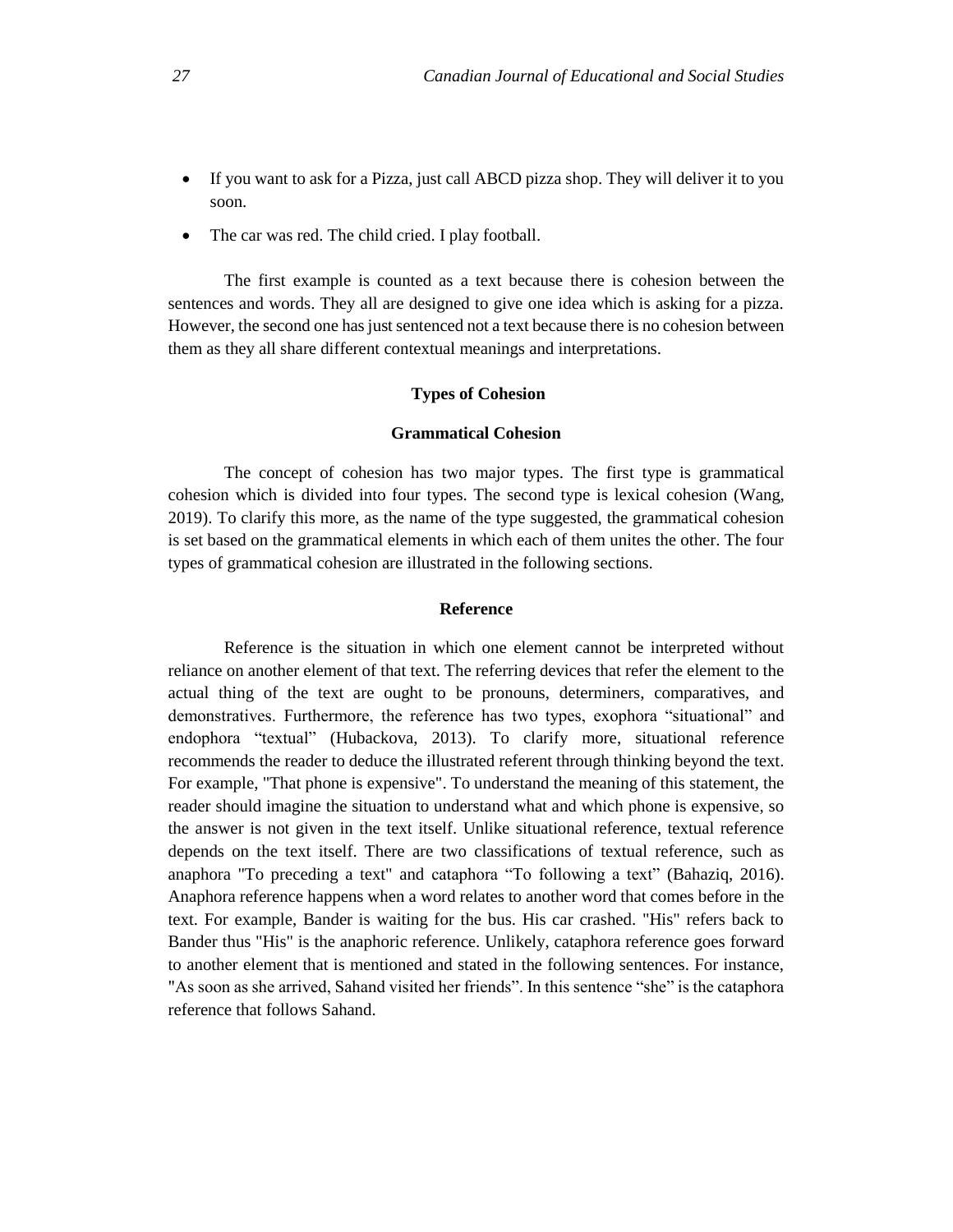#### **Substitution**

This type of grammatical cohesion is occurring when an element or a word is replaced by another element for the sake of preventing repetition. The distinction point between substitution and reference is that reference is based on the meaning of the words while substitution is based on the relations between words (Silvia, 2010). Furthermore, substitution has three genres. Nominal for example is the process of substituting nouns, or groups of nominal come with another noun. The key elements of this sort are one, ones, and same. For example, "This Ice Cream tastes delicious, I ask for another one". Here, the word Ice Cream is substituted by the word "one". The second genre is verbal substitution which covers the action of substituting a verb or groups of verbal with another verb, (Silvia, 2010). In this type, the replacing verb element is "Do". For example, "Bander challenges Sahand to write an essay before he does." In this context, the verb of writing is substituted by "does". Additionally, the last type of substitutional cohesion is clausal substitution in which the words are substituted by either so or not. For instance,

A: "Do you think the weather is going to be rainy tomorrow?"

B: "No, I don't think so."

As it is considerable, the word "so" substituted the clause "is going to be rainy."

## **Ellipsis**

Ellipses is another type of grammatical cohesion that functions when an unnecessary element is eliminated in the text since it was already mentioned in the same context. There is no replacement for the eliminated word in this sort. However, the item still makes sense for the readers. There are three types of ellipses, such as nominal in which the noun is omitted (Hubackova, 2013). For example, "My friends hate scientific classes. Both hate math." In this sentence, "my friends" is omitted and not replaced by any words, but still makes sense for the reader that the next sentence is still about the friends. In the verbal type of ellipsis, the verb is eliminated. For example, "Have you washed the clothes?", "Yes, I have." In this example, the verb "washed" is omitted. Additionally, in the clausal ellipses, the clause is deleted. To illustrate this, "Who drove my car?" "Bander did." Here, the clause "drove your car is deleted."

#### **Conjunction**

The last type of grammatical cohesion is titled conjunction in which they are words that function as linking elements between words, and clauses. The difference between conjunction and other types of grammatical cohesion, conjunction shares the logical relations between sentences (Al-Khalidy, 2018). In other words, it has nothing with the words and their constructions, but the logical interpretations. There are four types of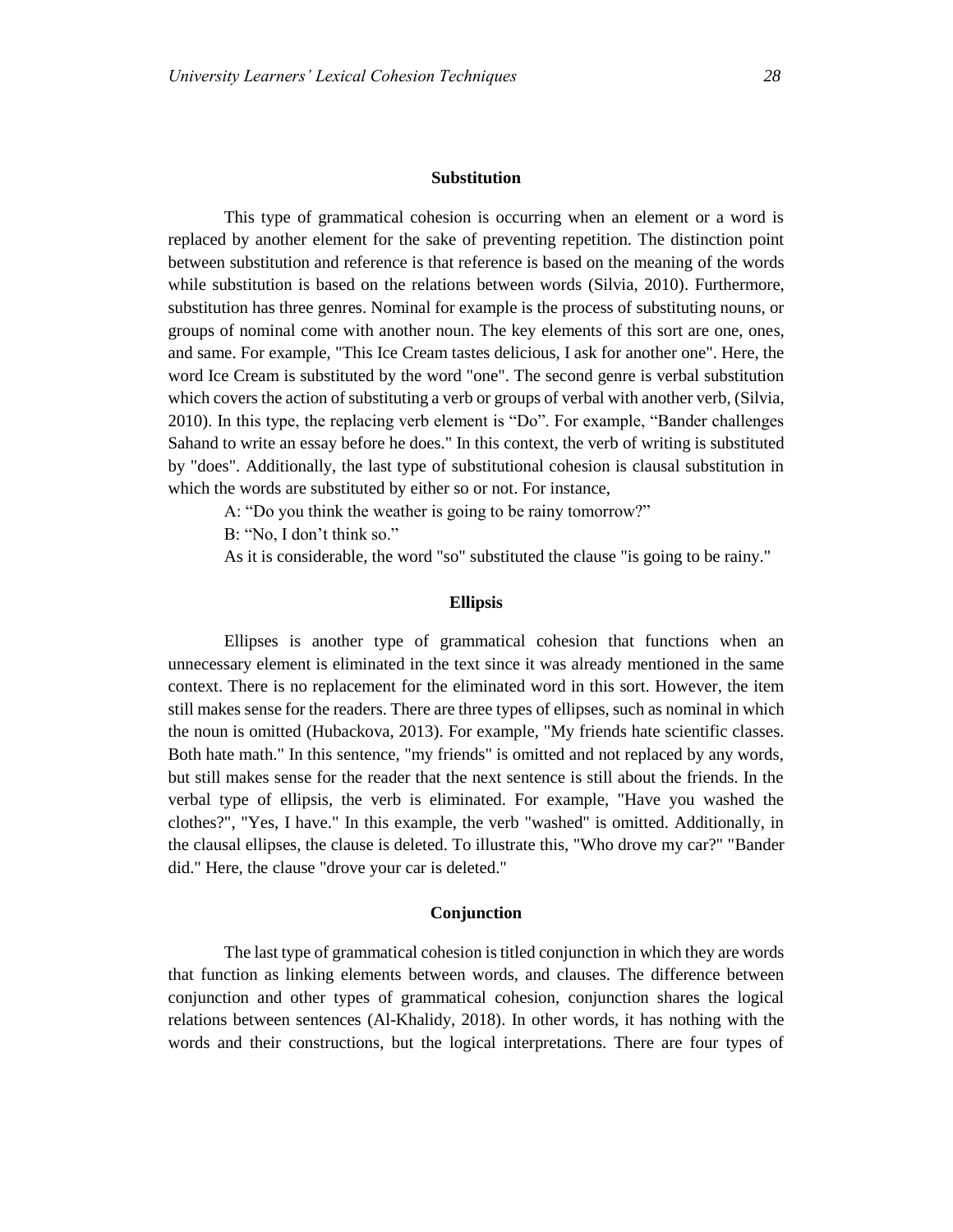conjunction. The first one is called additive conjunctions. This type combines aspects in which they provide similar ideas, or point to the preceding sentence of the text, such as furthermore, in addition, moreover, etc. Furthermore, adversative conjunctions provide contrasting ideas and results of the preceding sentences to the text like however, but, whereas, while, although, etc. Additionally, causal conjunctions show factors, outcomes, or even the purpose of the sentence, such as so, thus, therefore, hence, etc. the last type of conjunctional cohesion is temporal that shares the sequences of something's happening like finally, then, next, soon, etc.

# **Lexical Cohesion**

### **Reiteration**

Reiteration is occurring when two things have the same referent that is either repeated or has similarities with the meanings of the text. There are three forms of reiteration, such as synonymy that deals with words that share the same meaning like smart and clever, shine and bright, use and consume, depend and rely, fat and heavy, etc (Hellale, 2013). On the other hand, antonyms deal with the words that share contrasting meanings in the text like big and small, high and low, hot and cold, long and short, peace and conflict, day and night, etc. Additionally, superordination is either hyponymy or meronyms. Hyponymy is relations between the words that the first one is too broad while the second one is specific. For example, food is co- hyponymy of Pizza. However, meronyms are the relations between items, for example, speaker and screen are co-meronyms of the item of phones. To clarify this more, the phone is superordinate with the speaker and screen.

# **Collocation**

Collocation is the process of chaining and linking the vocabulary aspects in which co-occur together. This covers the linkages of adjectives and nouns, verbs and nouns, and odd cases (Laybutt, 2009). For example, "fast charger" is the combination of fast which adjective, and charger which is a noun, or "run out of time" run is a verb while out of time is the noun phrase. Further, the odd cases include "male", and "female" in which male occurs in both females that relate to women and males that relate to men. The same thing is correct for "men" and "women".

# **Cohesion and Coherence**

The scholarly writings required are analyzed and interpreted through the elements of cohesion and coherence. As those sorts of writings are planned writing in which the writer invested himself in organizing and strengthening the text (Liyana, 2014). However, in other sorts of writing like optional writing, there are also the aspects of cohesion and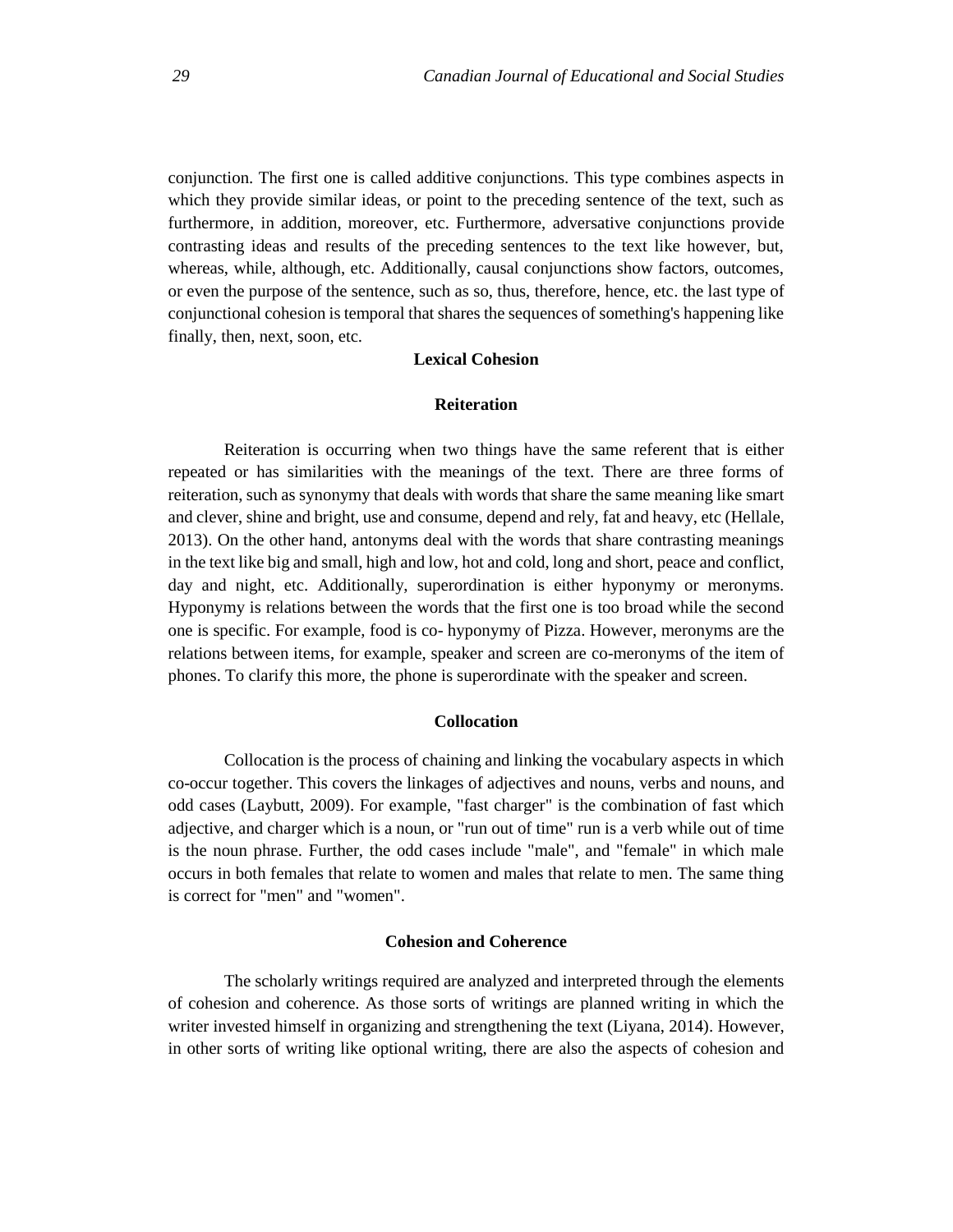coherence. But the ratio of dependency of coherence and cohesion is higher in the planned texts as they are more organized and unified in all manners. However, the two concepts are quite confusing, so not all people can figure out which is which, hence they should know about the distinction between the two. To clarify this more, the definition of coherence states insistency on logic and consistency, so the text should be understandable in terms of meaning. On the other hand, cohesion is the process of setting up the whole elements of the text. Cohesion is the base element of the coherent. For further illustrations, if the cohesive elements are unified properly, then the text can be coherent. However, if they are not attached and organized well, then the text might be cohesive, but not coherent (Karadeniz, 2017). For example,

"Bander played DJ to start dancing at the party. Sahand published an article against her political party. She does not know which article should be used with countable nouns."

In this example, the sentences are lexically correct as they are joined to create a small paragraph. And the lexical repetition is occurring in the words "party" and "article", and the collocations of "political party". Hence, this text is cohesive, but not coherent since there is no clear meaning behind the paragraph. Thus, the cohesive elements are not used properly. The cohesive devices are divided into two types as mentioned above, the grammatical cohesion, and lexical cohesion, in which all together tie each other properly to create an understandable interpretation of the text.

#### **Lexical Cohesion in Kurdish**

As stated in the introductory section of the research, the research is going to compare the lexical cohesion between Kurdish and English languages, so let's know what constructs the Kurdish lexical cohesion.

The Kurdish language is quite similar to the English language in terms of lexical cohesion. Lexical cohesion also exists in that language (Salih, 2014). To clarify this more, there is a reiteration which is a type of lexical cohesion in English and is available in Kurdish as well. For example, "Azad kwreki karamaya. Aw hamisha karakani ba lehatwyi anjam dadat." In this Kurdish sentence, it is visible that the words "Karama" and "Lehatw" are synonyms and share the same meaning in both sentences, so the text is understandable. Plus, "Azad" is also substituted by the word "Aw" which is the third person pronoun. This type of cohesion is referred to as grammatical cohesion. Considering more on the context of lexical cohesion, "La warzy zstan awi sard bash nya bo xwardnawa, boya bashtra awy garm bxwretawa." In this sentence, the words "sard" which means "cold" and "garm" which means "hot" are antonyms used in the two parts of the sentence and make it more comprehendible for the readers. Additionally, the superordination type of reiteration can be found as well. For example, "Xwardnawa" and "Shir", in which the first one is the general and broader than the latter one, so the "Xwardnawa" roles as co- hyponymy of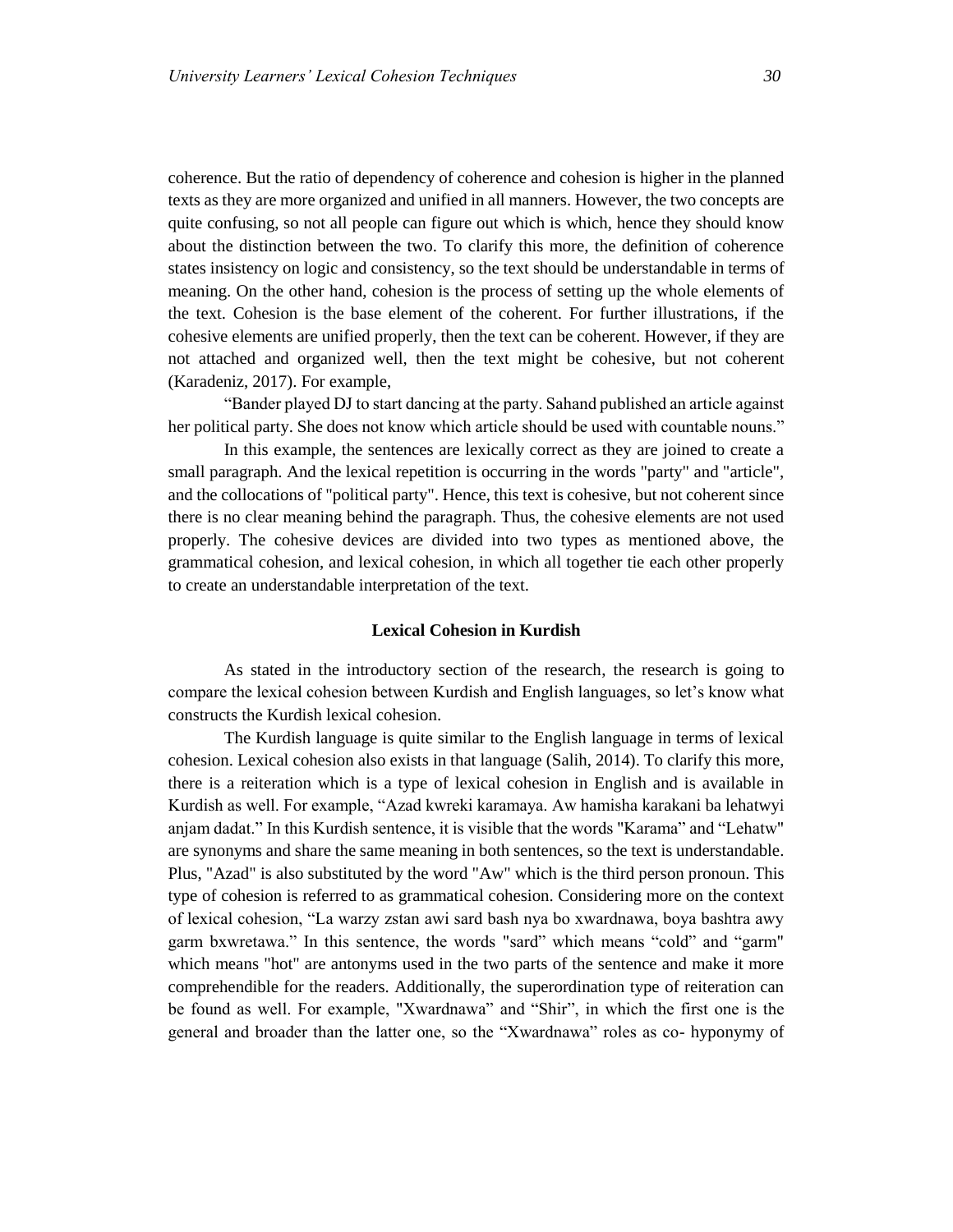"Shir". Further, "Barg" and "Par" are the co-meronyms of "Partwk". Hence, "Partwk" is the superordinate of "Barg" and "Par". More than that, the second type of lexical cohesion which is collocation can also be found in the Kurdish language (Ali, 2021). For example, "Swr gull" is composed of the linkages of adjective and noun, and "Jwan kar" in which "Jwan" is adjective and "Kar" functions as a noun. The second type of collocation is the linkage of verb and noun, like "Kawtn waz" or "Shar xwaz". In these examples, both words "Kawtn" and "Shar." Additionally, the odd cases of collocation type of lexical cohesion cover the examples of "Bra" and "Brazhn", and "Zhnbra".

#### **Methodology**

## **Research Design**

This research is designed to compare the lexical cohesion in both Kurdish and English languages. For this reason, the research depends on the writings of the students from Raparin University in the English and Kurdish departments. The result would depict the effects of lexical elements in the creation of texts in both languages.

## **Research Instrument**

The instrument of this research is observation. For data collection, the research relies on observing the samples of students of Raparin University. Then, the data would be analyzed based on the linkages and ties of cohesive elements.

## **Data Collection**

To collect data about the use of lexical cohesion in both languages of Kurdish and English, students from both departments of Kurdish and English were asked to write an essay about a topic. The students were given sufficient time and a particular title so that students can use their writing skills properly. Considering the huge numbers of students and restricted time for conducting research, only 20 students were assigned to write the essay; 10 students from each department participated.

#### **Data Analysis**

For analyzing the data regarding the lexical cohesion in English and Kurdish languages, 20 papers of students were analyzed. The students were asked to write an essay regarding "migration". After giving them half-hour, the papers were collected to be analyzed. The analysis focused on the functions and roles of lexical cohesion and its elements. Then, the results of the samples would be categorized based on the types of lexical cohesion and their role in shaping the meaning of the sentences. Each paper was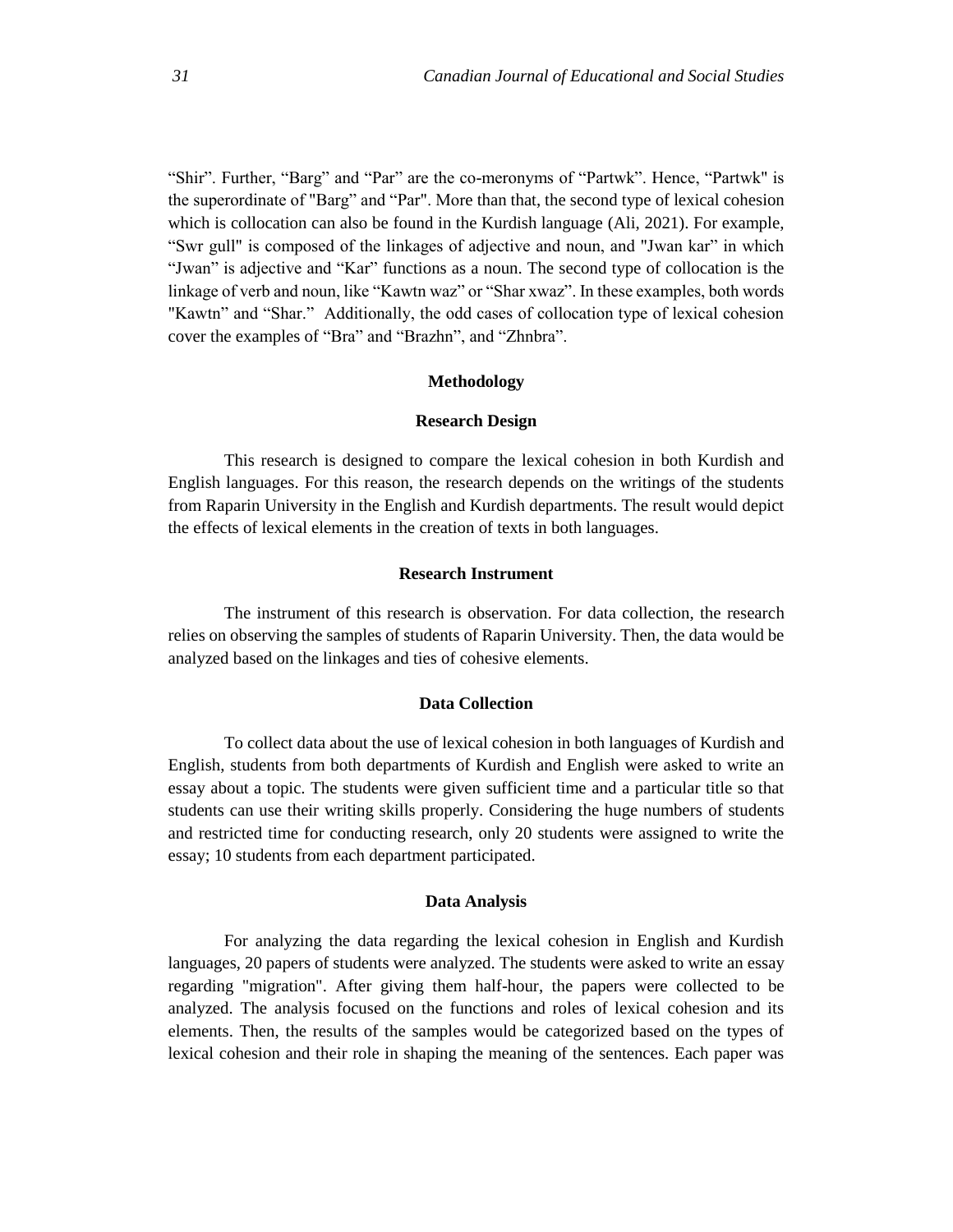examined to figure out the patterns of lexical cohesion, then they were classified based on their typology. After classifications, the results were illustrated by tables.

#### **Results and Discussions**

To discuss the results, the tables are taken as the source of this content. Accordingly, Kurdish lexical cohesion occurs in the essay formats. That provides the conclusion that both English and Kurdish languages have the concept of lexical cohesion practically. However, the occurrence of lexical cohesion in the English language is more frequent. To clarify this more, Table 1 illustrates that students from the English department of Raparin University conducted 29 lexical cohesions as the form of reiterations. As mentioned earlier, reiteration is grouped into three types, such as synonyms, antonyms, and super ordinations. As the table illustrates the number of repetitions in the reiteration type is mostly recorded in synonyms. To clarify this more, out of 10 papers regarding migration, 14 times students used synonyms in their sentences. For instance, they used the words illustrate and explain as synonyms in the compound sentences, sovereignty, and liberation as synonyms, marriage, and engagement, migrate and resettle, home and state, etc. All of those were used together to combine the sentences and strengthen the meanings of the sentences. That was also helpful to readers to comprehend the context without reading repetitive words.

Antonyms were not much less than synonyms, their number of repetitions is 9 times. As further illustrations, some words they used as antonyms were freedom and suppression, sovereignty and lack of liberation, being accessible and being denied, migrants and civilians, etc. As the words show contrasting meanings, they were used to describe the comparisons between migrants' home state and their asylum states. Hence, the use of antonyms was a wise choice to make cohesion between sentences. In addition to the types of reiteration, 6 times the super ordinations were recorded, such as free courts, good health system, high standards educational system, and so on in which they all together are the meronyms of the high qualified civil structures. Furthermore, students also used hyponymy which is another type of superordination. For example, they used the term Europe which is a broad name, and then they narrowed it down to the UK. What brings the research results is that students are aware of the significance of the usage of lexical cohesion, and they frequently use them in their writings to strengthen the connections between sentences.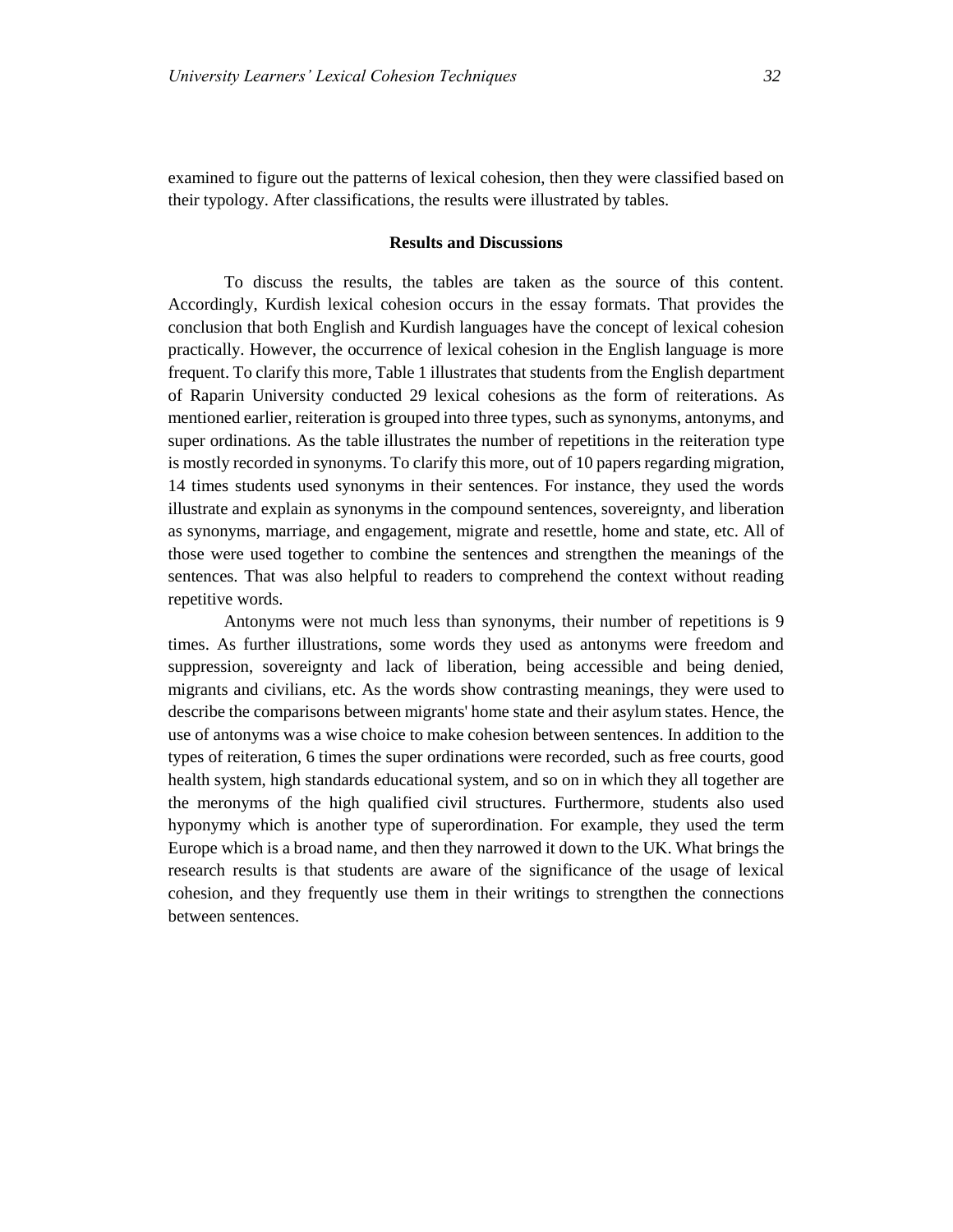| Table 1: Reiteration        |                       |  |
|-----------------------------|-----------------------|--|
| <b>Types of Reiteration</b> | Number of Repetitions |  |
| Synonym                     | 14                    |  |
| Antonym                     |                       |  |
| <b>Super Ordination</b>     |                       |  |

The other kind of lexical cohesion is collocation. The rate of repetition in this type is lower than the reiteration. For further illustrations, the collocation type is also grouped into three major types, such as adjective nouns, verb nouns, and odd cases. According to Table 2 of this research, out of 10 papers, only 3 cases of adjectives and nouns were recorded, such as paved roads, and the number of repetitions of verb nouns was recorded more which was equal to 6. For instance, they used words like figure out and out of time. However, the number of odd cases was the highest ratio of repetition among all the subgroups. The number of odd cases recorded in 10 papers regarding migration is 21 times. Most commonly used are women and men, and males and females.

| Table 2: Collocation         |                       |  |
|------------------------------|-----------------------|--|
| <b>Types of Collocations</b> | Number of Repetitions |  |
| Adjective Noun               |                       |  |
| Verb Noun                    |                       |  |
| <b>Odd Cases</b>             | 21                    |  |

The total of recorded cases of lexical cohesion in the English Department out of 10 papers written on migration was 59 cases. 29 cases were recorded as reiteration while the rest was on collocation which is 30 cases. To clarify this more, students are more familiar with the use of reiteration than collocation to tie their sentences even though the number of using collocations was higher. Students have more familiarity with using synonyms and antonyms than using adjectives nouns and verb nouns. As the number of occurrences suggests, there are more repetitions in reiteration than collocation. When it comes to odd cases and super ordinations, students recorded only 6 cases of using superordination. However, if they were asked to write essays with detailed information, then that records might be escalated. In most of the sentences, they started with a general topic but did not narrow them in the second part of their sentences so they were not being recorded as super ordinations. However, since the topic included women and men which are examples of constituting odd cases, the number of repetitions was high. Overall, students of Raparin University from the English Department have more familiarity with using reiteration than collocations in their writing exercises.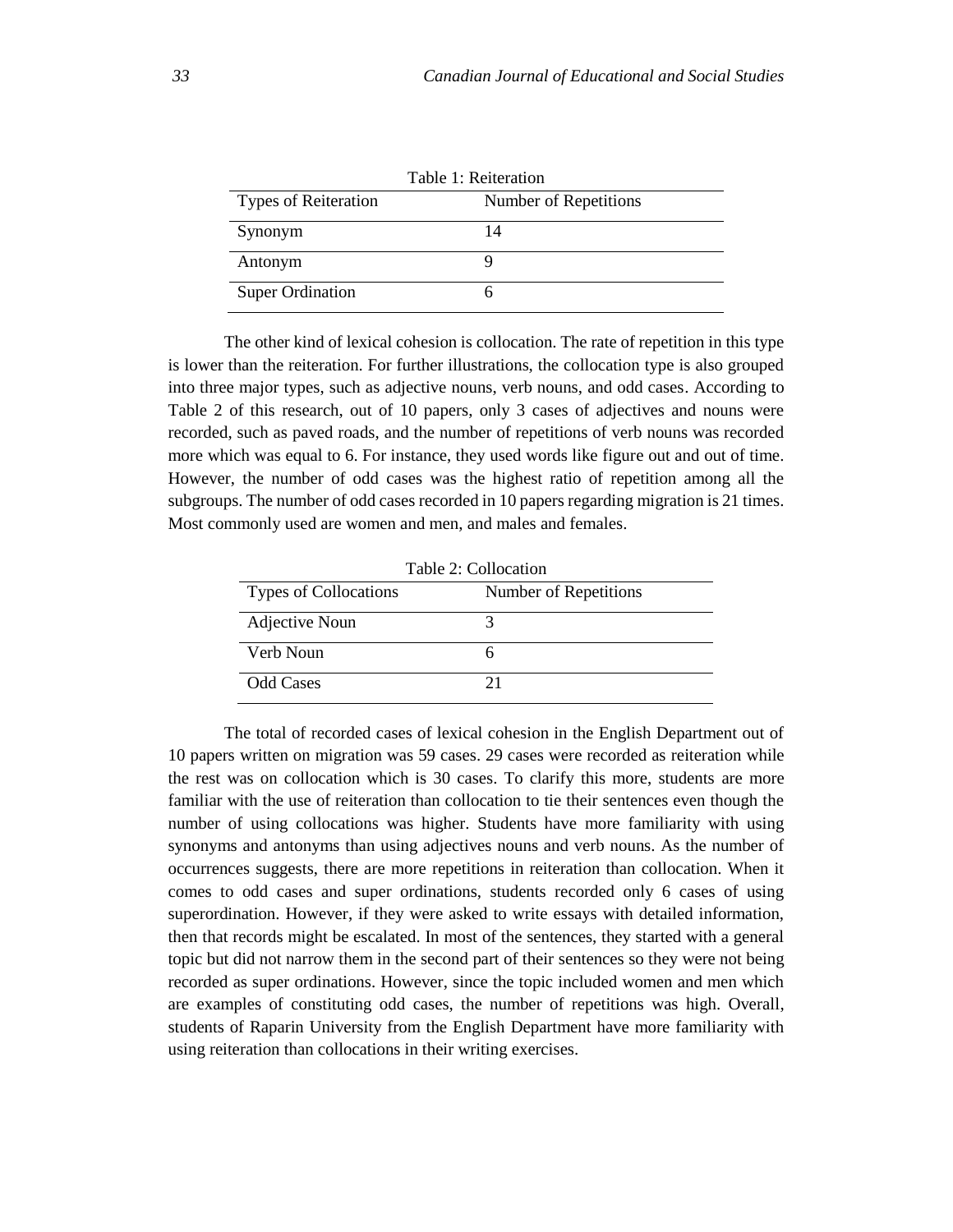As the research aimed to compare the English and Kurdish lexical cohesion, students from the Kurdish department were participated and asked to write a paragraph regarding migration in the Kurdish language. Although it was mentioned that lexical cohesion is also available in the Kurdish language and has an important role in combining sentences, the rate of using it in that research was restricted. In other words, students recorded lexical cohesion mostly from the reiteration, not the collocations.

The research corresponds this to the lack of students' quality writing process and skills. Table 3 illustrates that antonym was used mostly by the Kurdish department students in which its number of repetitions is 9 times. For example, they used words like و مهترسیدار سهالمهت, نهرێنی و ئهرێنی هۆكاری, جهنگ و ئاشتی, تاراوگه و نیشتیمان, and etc. However, the secondhighest rate of repetition goes for the superordination by 8 times of occurrence. For example, they used the hyponymy through words like ،بهتایبهتی كورد گهنجانی و كوردستان خهڵكی .سهروهت و سامان و خانو، ئۆتۆمبێل، داهاتی زۆر، ئابوری خراپ و نهبونی موچهی جێگیر و هتد

Additionally, the use of synonyms in the English language was recorded with the highest number of repetitions while in the Kurdish language it received only 6 times and the least number of repetitions. Examples of words used as synonyms in Kurdish papers the ,Meanwhile .سهخت و دژوار، ژیانی خۆش و ژیانی باش، سهروهتی زۆر و پارهی زۆر و هتد. like were repetition of superordination was the least in the English department; however, in the Kurdish writings, it is being recorded as the second highest and got repeated 8 times.

| Table 5. Refletation        |                      |  |
|-----------------------------|----------------------|--|
| <b>Types of Reiteration</b> | Number of Repetition |  |
| Synonym                     |                      |  |
| Antonym                     |                      |  |
| <b>Super Ordination</b>     |                      |  |

Table 3: Reiteration

As mentioned above, the collocation was not relied on by the students of the Kurdish department to connect their sentences. The only type that was used in collocation was adjective and nouns which happens only 3 times. The other two types were never used in those 10 papers. This reflects the fact that Kurdish students do not know the collocations as the lexical cohesion, but only reiterations.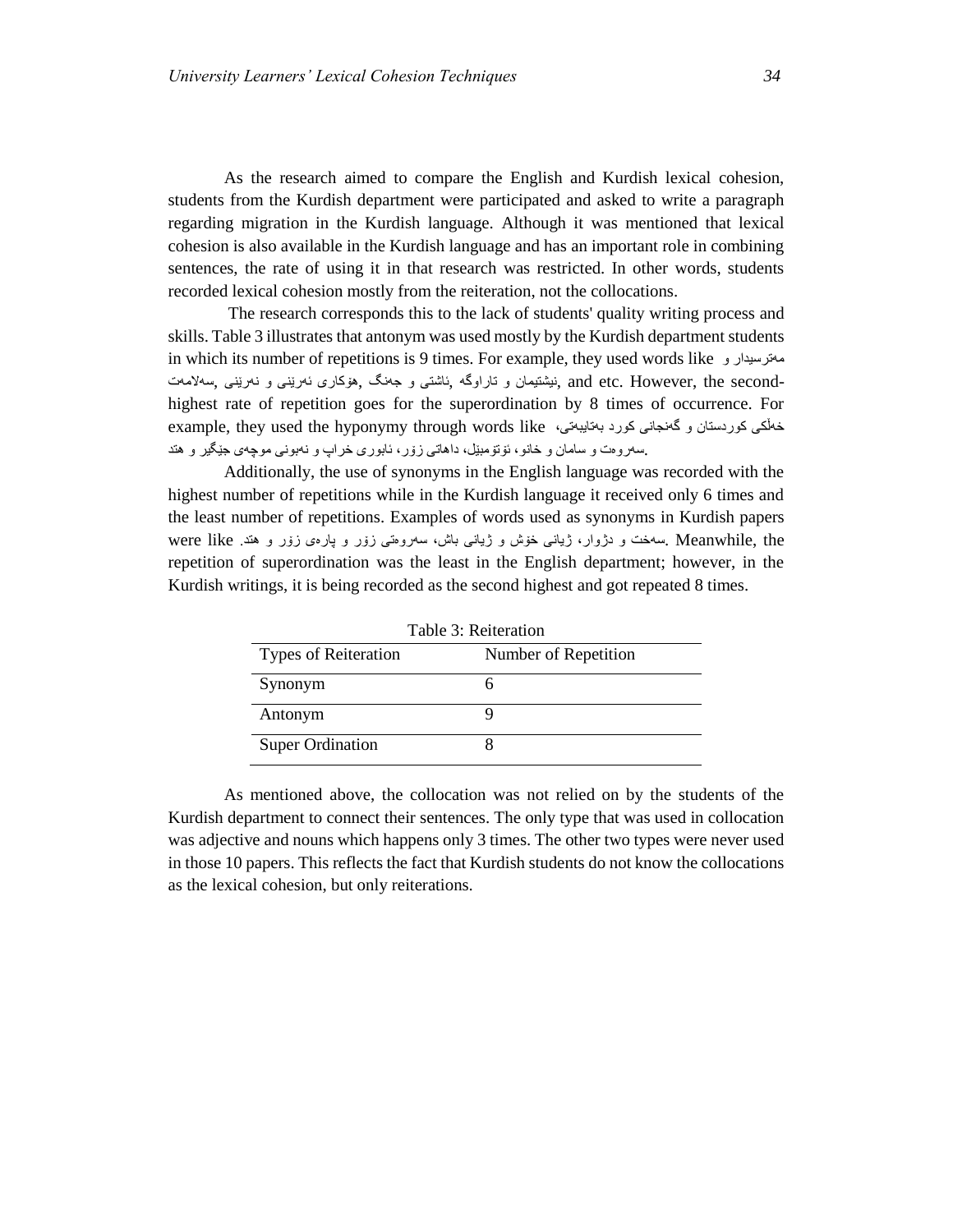| Table 4: Collocation |                       |  |
|----------------------|-----------------------|--|
| Types of Collocation | Number of Repetitions |  |
| Adjective and Noun   |                       |  |
| Verb and Noun        |                       |  |
| Odd Cases            |                       |  |

# **Conclusion**

The research has found that both languages of English and Kurdish have lexical cohesions academically. Lexical cohesion has a crucial role in strengthening the meaning and the themes of the texts in both languages. The two types of lexical cohesion, reiteration, and collocation both have three subgroups, and each of them can be found in both languages. These elements significantly influence the text to be rich in vocabulary by reducing repetitive words, providing clear meaning, and enabling more academic pieces of writing. The result of this research figured out that, in comparison to the lexical cohesion between English and Kurdish languages, students of the English department had more familiarity with both types of lexical cohesion in which their total number was 59. However, students from the Kurdish department had more familiarity with reiteration than collocation in which their total number was 26, and only 3 cases represented the collocation.

## **References**

- Bahaziq, A. (2016). Cohesive devices in written discourse: A discourse analysis of a student's essay writing. Retrieved on February 16, 2022 from https://files.eric.ed.gov/fulltext/EJ1101750.pdf
- Ali, W.I. (2021). The concept of cohesion and coherence in modern linguistics concerning English and Kurdish. *International Journal of Social Sciences & Educational Studies,* 8(4), 276-286.
- Al-Khalidy, H.O. (2018). The use of conjunctions as grammatical cohesion in the speeches of Her Majesty Queen Rania of Jordan. *International Journal of Applied Linguistics & English Literature, 7*(5), 207-211
- Chanyoo, N. (2018). Cohesive devices and academic writing quality of Thai undergraduate students. *Journal of Language Teaching and Research, 9*(5), 994- 1001.
- Dania, R. (2018). Cohesion in the abstract of the theses written by undergraduate students of English education program. Retrieved on February 15, 2022 from https://www.researchgate.net/publication/329966245\_Cohesion\_in\_The\_Abstract \_of\_The\_Theses\_Written\_by\_Undergraduate\_Students\_of\_English\_Education\_P rogram
- Hellalet, N. (2013). Reiteration Relations in EFL Student Writing: The Case of Moroccan